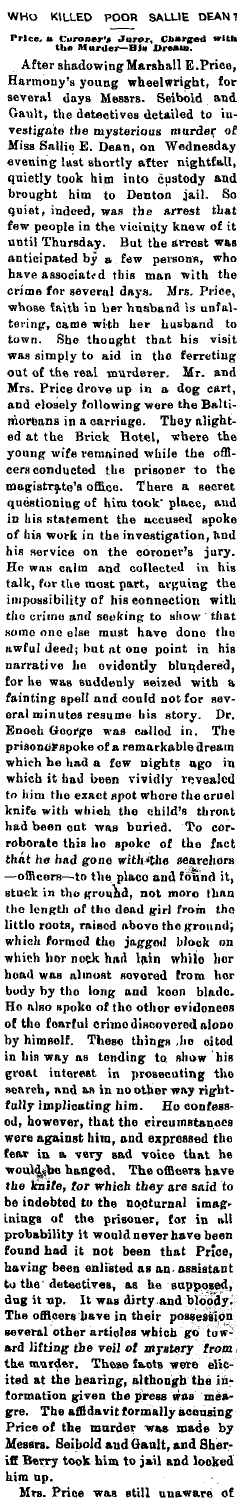**Mn. Price was still unaware** *ol*  **the gravity of the situation, and**  when informed that her husband would be detained in town, all night refused to believe it. She\is a mild-<br>mannered and pleasant-faced little<br>woman of not more than twenty **years, and her simple faith in her**  husband was touching. A lady in town, who several years ago was her **girlhood friend, living in the same**  neighborhood, asked her to remain **with her, and she reluctantly con•**  sented, finding that her immediate **return home with her husband was**  impossible. She protested most piteously her husband's innocence, and prevailed upon the officers to allow her to visit the jail. They accompanied her there, and there was an **affecting interview, at- which the**  story of the finding of the evidences **of tbe crime and his services to the detectives were spoken of. Price**  alluded to what be said he considered his singular misfortune in having **such a crime charged against him,**  declaring his belief that he would<br>have to die for a deed of which he was entirely innocent. He asked<br>his wife to call again in the morn-<br>ing, and with a fond embrace they said goodnight.

It was an hour past midnight when<br>the town had resumed its accustom**od Atillnoes, but there wae at no timo the Rlightoat evidonoo ~f diAturbu,nCo**   $or$  interference with the law.

Young Price is a man of striking nppenranco, lle ia about twentythreo year• of **ago, of** strong nnd straight build, clear cut features, in-<br>dieating nerve and will power, and piercing blue eyes. Though very **young aud vory youthful in mannere**  and apponranco, his hair is deeidod' ly gray. He is a son of Mr. Joseph **H. Prioe, who is well known in**  Southern Caroline and Talbot .aa n. skilful mechanio. Mr. Price, Br., now resides at Dover Bridge, where he is employed as keeper of the<br>draw. The wife of the prisoner is a dangbter of Mr. Joshua Brodis, who resides near Preston<sub>-</sub> After her visit at the jail Thursday morning, ehe left on the boat to notify her husband's father of the arrest. Mr. Price visited his son at the jail Thursday evening.

It was ascertained on what was thought to be good authority on Thursday evening that there was a probability of an attempt being made to lynch Price, and Judges